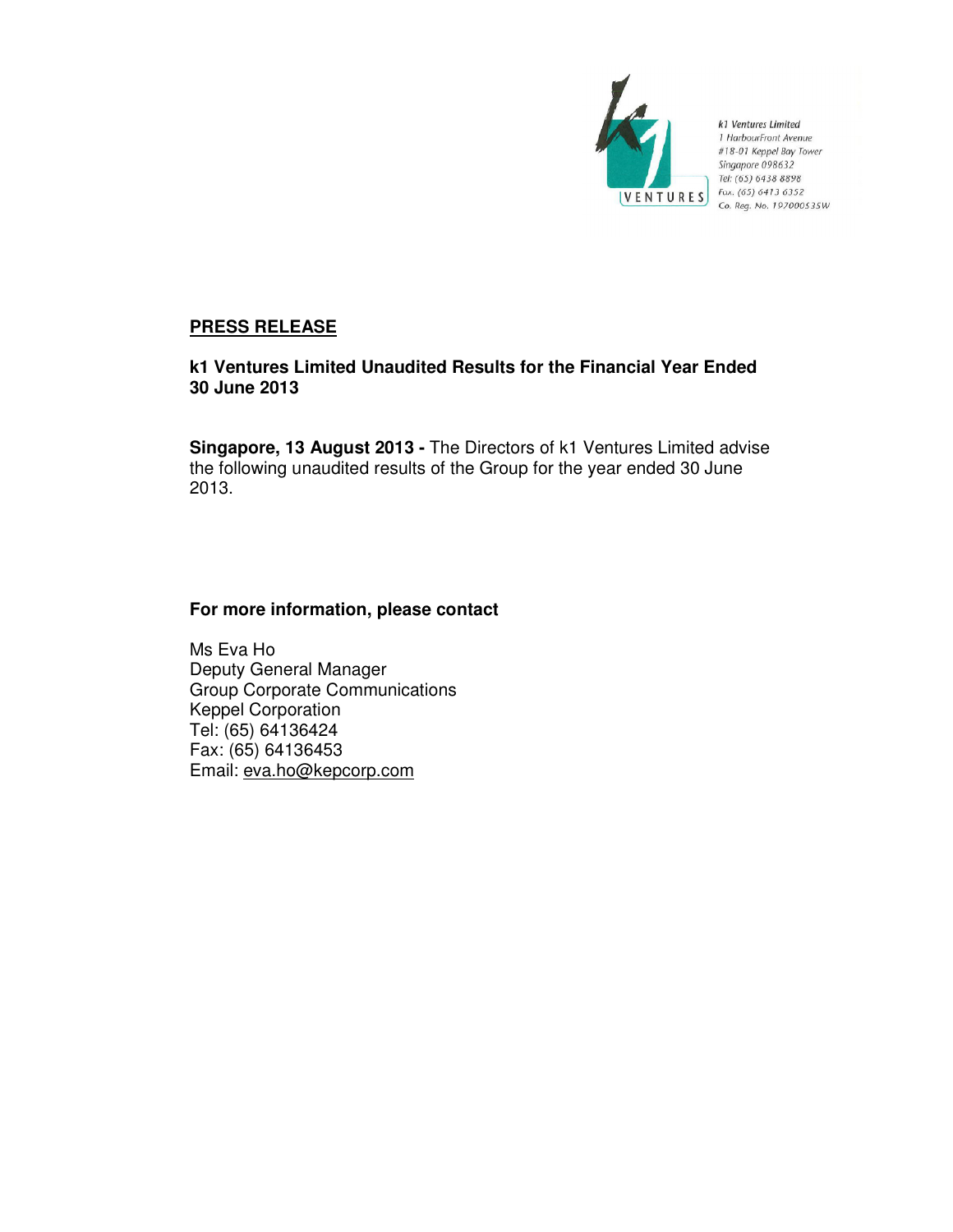## **K1 VENTURES LIMITED**

Co. Reg. No. 197000535W (Incorporated in the Republic of Singapore)

# **FULL YEAR 2013 FINANCIAL STATEMENTS & DIVIDEND ANNOUNCEMENT**

## **TABLE OF CONTENTS**

| Paragraph    | <b>Description</b>                                                                                                                       | <b>Page</b>    |
|--------------|------------------------------------------------------------------------------------------------------------------------------------------|----------------|
|              | <b>FINANCIAL STATEMENTS &amp; DIVIDEND ANNOUNCEMENT</b>                                                                                  | $1 - 14$       |
| $\mathbf{1}$ | <b>GROUP PROFIT AND LOSS ACCOUNT</b>                                                                                                     | $\mathbf{1}$   |
| 2            | CONSOLIDATED STATEMENT OF COMPREHENSIVE INCOME                                                                                           | 4              |
| 3            | <b>BALANCE SHEETS</b>                                                                                                                    | 5              |
| 4            | STATEMENTS OF CHANGES IN EQUITY                                                                                                          | $\overline{7}$ |
| 5            | CONSOLIDATED STATEMENT OF CASH FLOWS                                                                                                     | 9              |
| 6            | <b>AUDIT</b>                                                                                                                             | 10             |
| 7            | <b>AUDITORS' REPORT</b>                                                                                                                  | 10             |
| 8            | <b>ACCOUNTING POLICIES</b>                                                                                                               | 10             |
| 9            | CHANGES IN THE ACCOUNTING POLICIES                                                                                                       | 10             |
| 10           | REVIEW OF GROUP PERFORMANCE                                                                                                              | 10             |
| 11           | VARIANCE FROM FORECAST STATEMENT                                                                                                         | 11             |
| 12           | <b>PROSPECTS</b>                                                                                                                         | 11             |
| 13           | <b>DIVIDEND</b>                                                                                                                          | 11             |
| 14           | <b>SEGMENT ANALYSIS</b>                                                                                                                  | 12             |
| 15           | REVIEW OF SEGMENT PERFORMANCE                                                                                                            | 14             |
| 16           | INTERESTED PERSON TRANSACTIONS                                                                                                           | 14             |
| 17           | REPORT OF PERSONS OCCUPYING MANAGERIAL POSITIONS WHO<br>ARE RELATED TO A DIRECTOR, CHIEF EXECUTIVE OFFICER OR<br>SUBSTANTIAL SHAREHOLDER | 14             |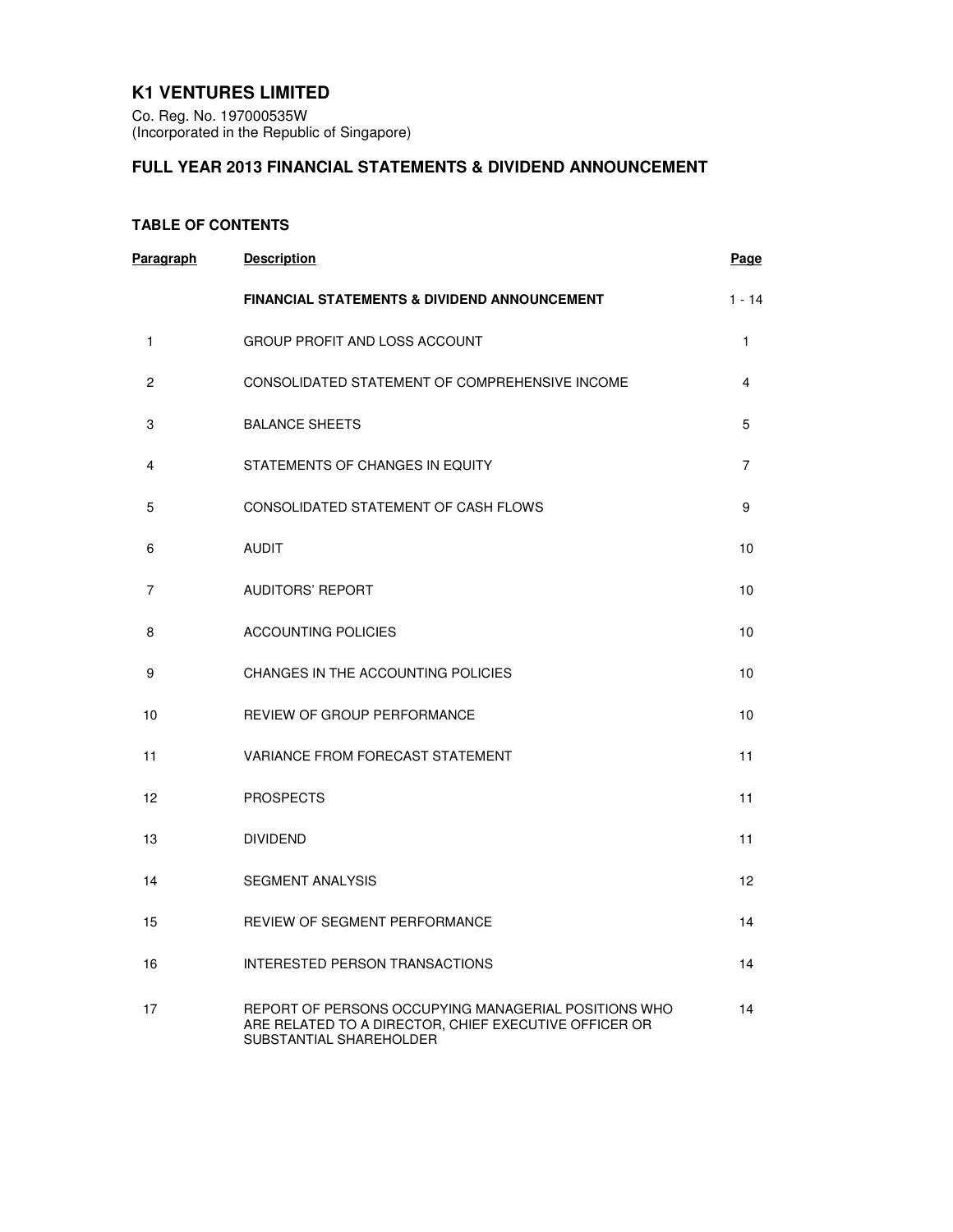## **K1 VENTURES LIMITED**

## **FULL YEAR 2013 FINANCIAL STATEMENTS & DIVIDEND ANNOUNCEMENT**

### **UNAUDITED RESULTS FOR THE YEAR ENDED 30 JUNE 2013**

The Directors of **k1 Ventures Limited** advise the following unaudited results of the Group for the year ended 30 June 2013.

## **1. GROUP PROFIT AND LOSS ACCOUNT for the year ended 30 June 2013**

|                                                               | <b>Note</b>    | 1 Jul 12<br>to<br>30 Jun 13 | 1 Jul 11<br>to<br>30 Jun 12 | $+/(-)$ %              |
|---------------------------------------------------------------|----------------|-----------------------------|-----------------------------|------------------------|
|                                                               |                | \$'000                      | \$'000                      |                        |
| Revenue                                                       | 1a             | 167,989                     | 78,673                      | 113.5                  |
| Raw materials and consumables used                            |                | (17, 274)                   | (3,622)                     | 376.9                  |
| Net carrying value of investment disposed<br>Staff costs      |                | (25, 831)<br>(9,257)        | (328)<br>(9, 122)           | >500.0<br>1.5          |
| Depreciation and amortisation                                 |                | (26, 617)                   | (29,970)                    | (11.2)                 |
| Fixed assets impairment loss                                  |                |                             | (18, 274)                   | <b>NM</b>              |
| Goodwill impairment loss<br>Other intangibles impairment loss |                |                             | (43, 477)<br>(11, 948)      | <b>NM</b><br><b>NM</b> |
| Other operating expenses                                      |                | (17, 830)                   | (20, 622)                   | (13.5)                 |
|                                                               |                |                             |                             |                        |
| Operating profit/(loss)                                       |                | 71,180                      | (58, 690)                   | <b>NM</b>              |
| Finance expenses<br>Foreign exchange gain                     |                | (10, 938)<br>735            | (11, 201)<br>119            | (2.3)<br>>500.0        |
| Share of results of associated                                |                |                             |                             |                        |
| company and joint ventures                                    |                | 8,158                       | 9,157                       | (10.9)                 |
| Profit/(loss) before tax                                      |                | 69,135                      | (60, 615)                   | <b>NM</b>              |
| Taxation                                                      |                | (13, 823)                   | 61,237                      | <b>NM</b>              |
| Profit for the year                                           |                | 55,312                      | 622                         | >500.0                 |
| Attributable to:                                              |                |                             |                             |                        |
| Shareholders of the Company                                   |                | 54,570                      | 11,851                      | 360.5                  |
| Non-controlling interests                                     |                | 742                         | (11, 229)                   | <b>NM</b>              |
|                                                               |                | 55,312                      | 622                         | >500.0                 |
| <b>EBITDA*</b>                                                |                | 106,690                     | 54,255                      | 96.6                   |
| Profit per ordinary share                                     |                |                             |                             |                        |
| basic                                                         | 1 <sub>d</sub> | $2.52$ cts                  | $0.55$ cts                  | 358.2                  |
| - diluted                                                     | 1 <sub>d</sub> | 2.52 cts                    | $0.55$ cts                  | 358.2                  |

\* EBITDA is defined as profit before tax, finance expenses, depreciation and amortisation, fixed assets impairment loss, goodwill impairment loss and other intangibles impairment loss.

\*\* NM - Not meaningful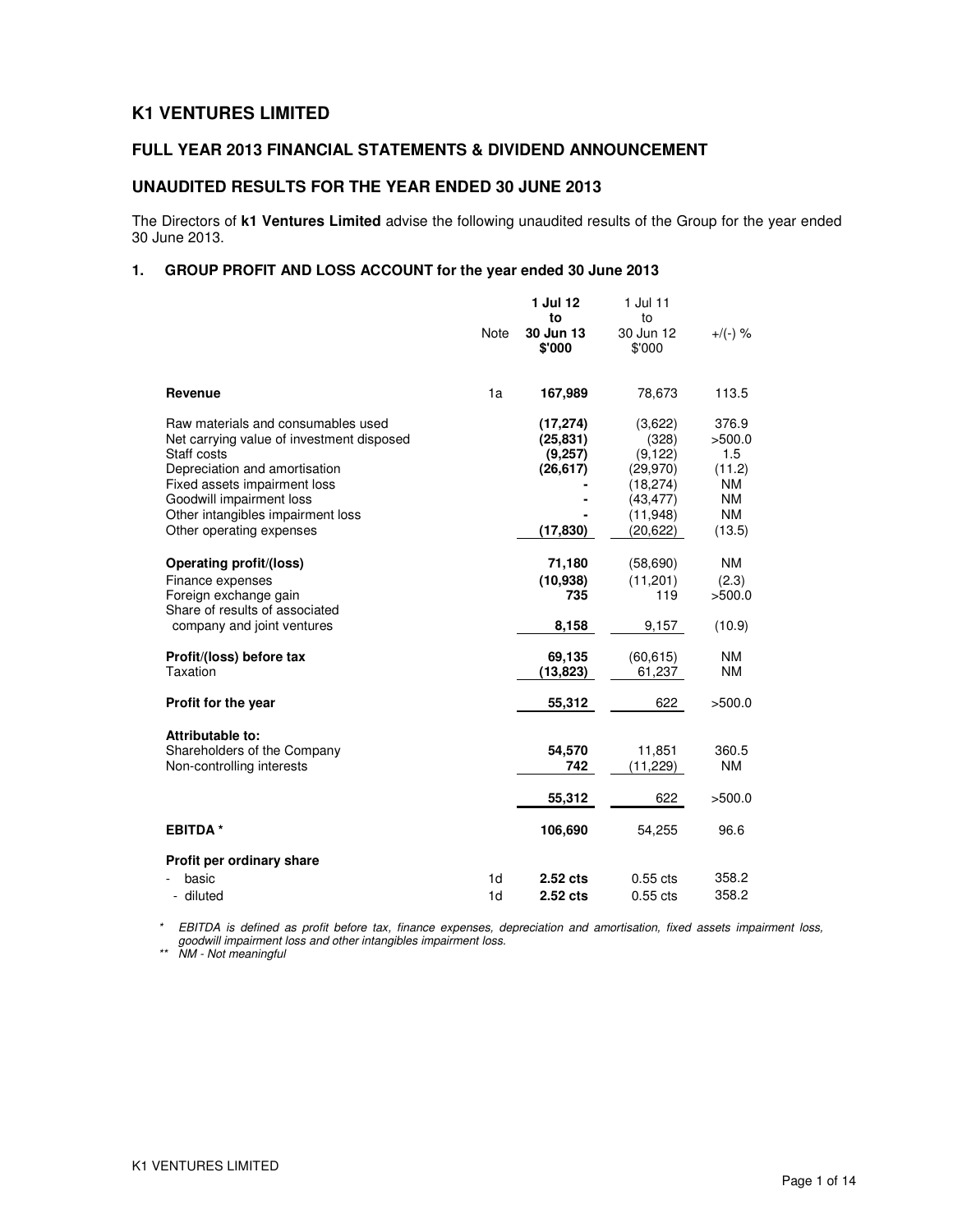#### **NOTES TO GROUP PROFIT AND LOSS ACCOUNT**

1a. Breakdown of revenue

|                                     | 1 Jul 12<br>to<br>30 Jun 13<br>\$'000 | 1 Jul 11<br>to<br>30 Jun 12<br>\$'000 | $+$ /(-)<br>$\%$ |
|-------------------------------------|---------------------------------------|---------------------------------------|------------------|
| Revenue from transportation leasing | 64,875                                | 47,952                                | 35.3             |
| Proceeds from sale of investments   | 55,590                                | 169                                   | >500.0           |
| Investment income                   | 40,298                                | 21,379                                | 88.5             |
| Interest income from:               |                                       |                                       |                  |
| - Related parties                   | 7                                     | 14                                    | (50.0)           |
| - Others                            | 44                                    | 36                                    | 22.2             |
| <b>Others</b>                       | 7,175                                 | 9,123                                 | (21.3)           |
|                                     | 167,989                               | 78,673                                | 113.5            |

1b. Pre-tax profit/(loss) of the Group is arrived at after crediting/(charging) the following:

|                                                         | 1 Jul 12<br>to<br>30 Jun 13<br>\$'000 | 1 Jul 11<br>to<br>30 Jun 12<br>\$'000 | $+$ /(-)<br>$\%$ |
|---------------------------------------------------------|---------------------------------------|---------------------------------------|------------------|
| Profit on disposal of fixed assets                      | 3.416                                 | 5,237                                 | (34.8)           |
| Profit/(loss) on sale of investments                    | 29,759                                | (159)                                 | <b>NM</b>        |
| (Provision)/ write-back of provision for doubtful debts | (6)                                   | 10                                    | <b>NM</b>        |
| Fixed assets impairment loss #                          | ۰                                     | (18, 274)                             | <b>NM</b>        |
| Goodwill impairment loss <sup>#</sup>                   | $\blacksquare$                        | (43, 477)                             | <b>NM</b>        |
| Other intangibles impairment loss <sup>#</sup>          |                                       | (11,948)                              | <b>NM</b>        |

# Impairment loss in previous financial year related to write-down of locomotives, goodwill and other intangibles under the Group's transportation leasing segment

- 1c. There was no material adjustment for under or over provision of tax in respect of prior years.
- 1d. Profit per ordinary share

|                                                                                              |                             | <b>GROUP</b>                |                                |
|----------------------------------------------------------------------------------------------|-----------------------------|-----------------------------|--------------------------------|
|                                                                                              | 1 Jul 12<br>to<br>30 Jun 13 | 1 Jul 11<br>to<br>30 Jun 12 | $+$ /(-)<br>$\frac{1}{\alpha}$ |
| Profit per ordinary share of the Group based on net profit<br>attributable to shareholders:- |                             |                             |                                |
| Based on weighted average number of shares<br>(i)                                            | 2.52 cts                    | $0.55$ cts                  | 358.2                          |
| - Weighted average number of shares ('000)                                                   | 2,165,618                   | 2,165,618                   |                                |
| On a fully diluted basis<br>(ii)                                                             | $2.52$ cts                  | $0.55$ cts                  | 358.2                          |
| - Adjusted weighted average number of shares<br>('000)                                       | 2,165,618                   | 2,165,618                   |                                |

1e. There was no extraordinary item during the year.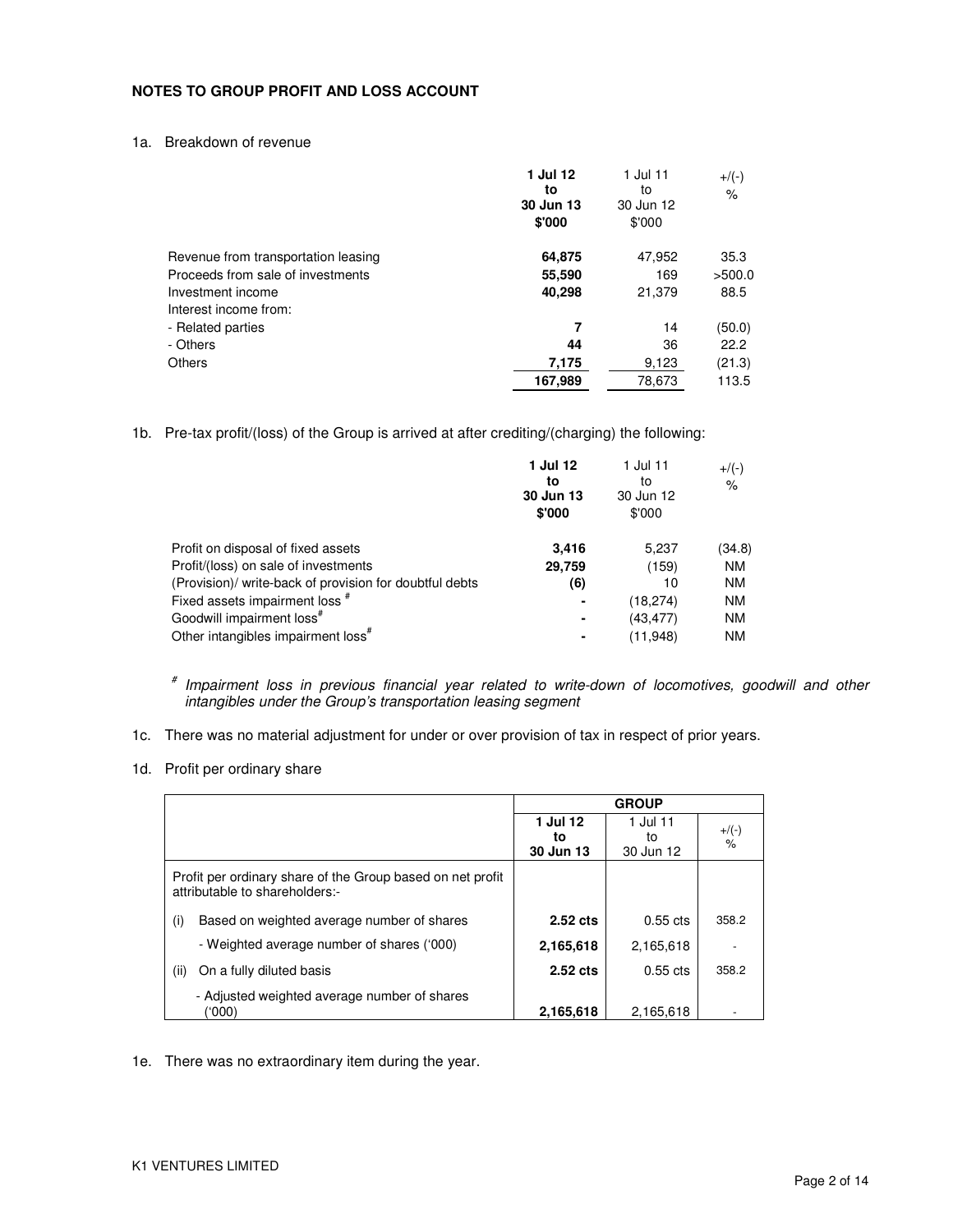# 1f. Breakdown of revenue and operating profit

|                                                                                                        |           | <b>GROUP</b> |           |
|--------------------------------------------------------------------------------------------------------|-----------|--------------|-----------|
|                                                                                                        | 1 Jul 12  | 1 Jul 11     | $+$ /(-)  |
|                                                                                                        | to        | to           | $\%$      |
|                                                                                                        | 30 Jun 13 | 30 Jun 12    |           |
| <b>First half</b>                                                                                      |           |              |           |
| Revenue reported for first half year                                                                   | 68,245    | 34,628       | 97.1      |
|                                                                                                        |           |              |           |
| Operating profit after tax before deducting non-<br>controlling interests reported for first half year | 30,398    | 41,934       | (27.5)    |
|                                                                                                        |           |              |           |
|                                                                                                        |           |              |           |
| <b>Second half</b>                                                                                     |           |              |           |
| Revenue reported for second half year                                                                  | 99,744    | 44,045       | 126.5     |
|                                                                                                        |           |              |           |
| Operating profit/(loss) after tax before deducting non-                                                | 24,914    | (41, 312)    | <b>NM</b> |
| controlling interests reported for second half year                                                    |           |              |           |
|                                                                                                        |           |              |           |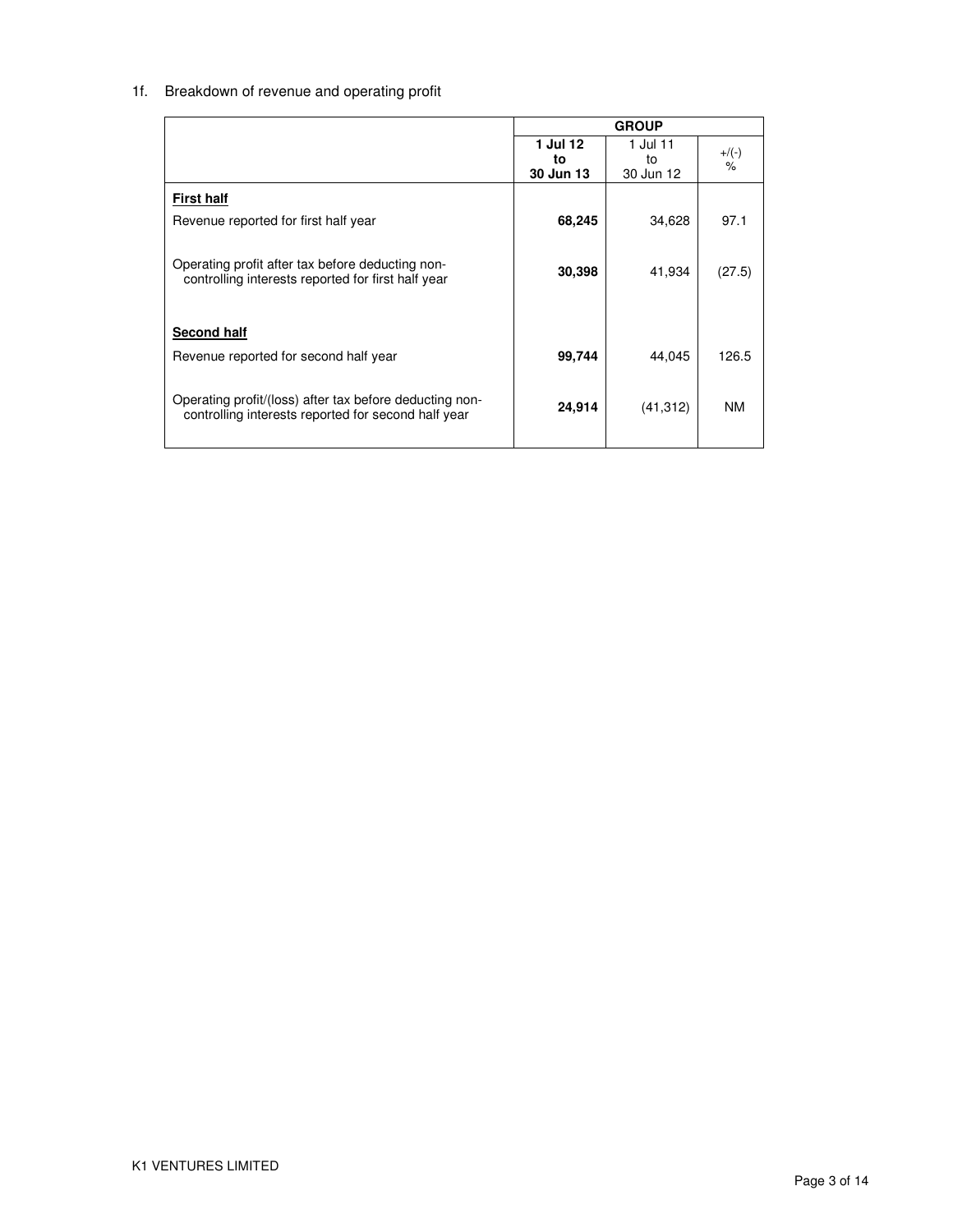# **2. CONSOLIDATED STATEMENT OF COMPREHENSIVE INCOME for the year ended 30 June 2013**

|                                                                                                      | 1 Jul 12<br>to<br>30 Jun 13<br>\$'000 | 1 Jul 11<br>to<br>30 Jun 12<br>\$'000 | $+$ /(-)<br>$\frac{9}{6}$ |
|------------------------------------------------------------------------------------------------------|---------------------------------------|---------------------------------------|---------------------------|
| Profit for the year                                                                                  | 55,312                                | 622                                   | >500.0                    |
| Items that may be reclassified subsequently to profit & loss<br>account:                             |                                       |                                       |                           |
| Fair value changes on available-for-sale investments                                                 | 8,343                                 | (10, 253)                             | <b>NM</b>                 |
| Fair value changes on available-for-sale assets realised<br>& transferred to profit and loss account | (19, 882)                             | 89                                    | <b>NM</b>                 |
| Exchange differences arising on consolidation                                                        | 487                                   | 10,511                                | (95.4)                    |
| Share of other comprehensive income/(expense)                                                        | 316                                   | (480)                                 | <b>NM</b>                 |
| Other comprehensive expense for the year                                                             | (10, 736)                             | (133)                                 | >500.0                    |
| Total comprehensive income for the year                                                              | 44,576                                | 489                                   | >500.0                    |
| Attributable to:                                                                                     |                                       |                                       |                           |
| Shareholders of the Company                                                                          | 43,686                                | 10,579                                | 313.0                     |
| Non-controlling interests                                                                            | 890                                   | (10,090)                              | <b>NM</b>                 |
|                                                                                                      | 44,576                                | 489                                   | >500.0                    |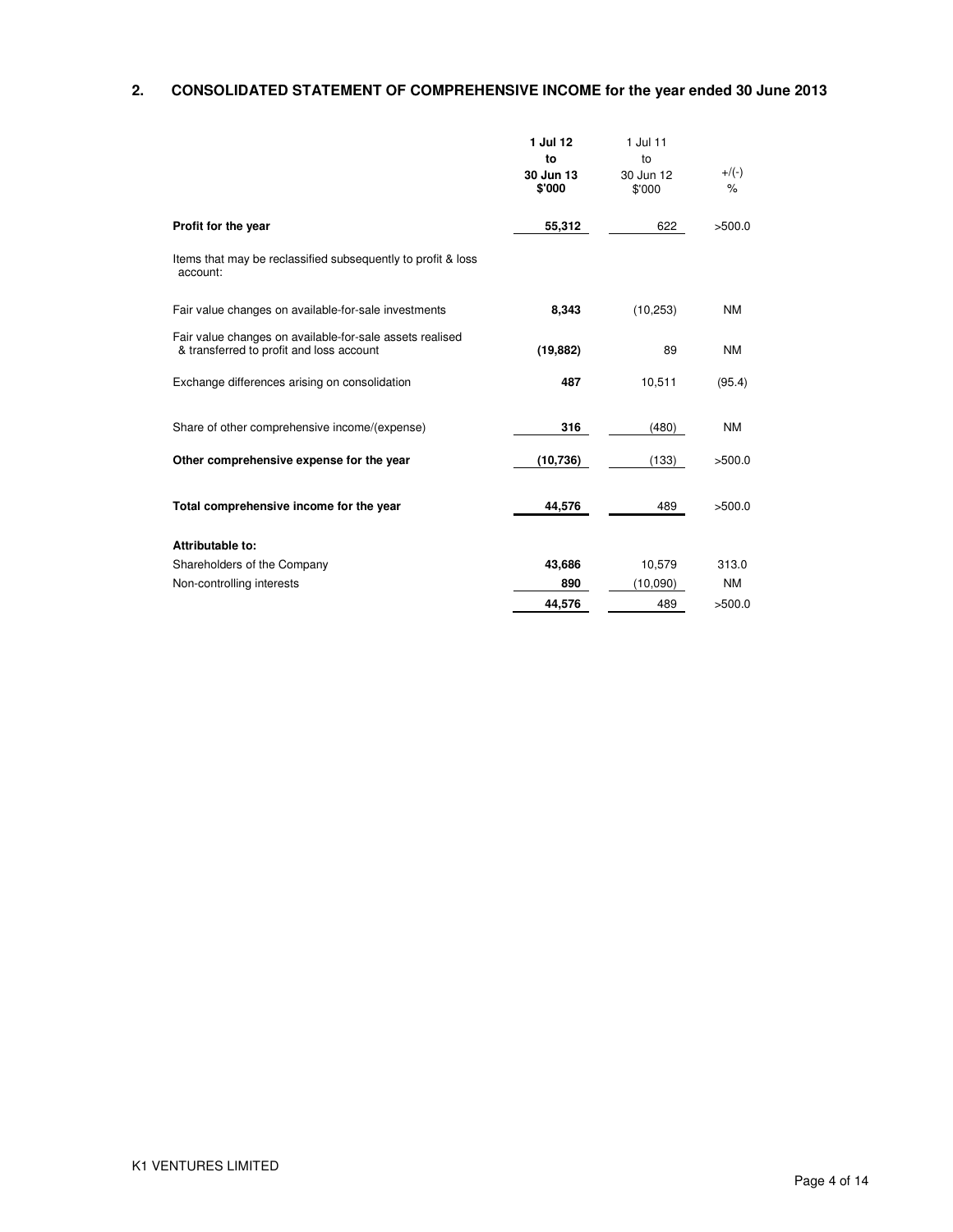## **3. BALANCE SHEETS as at 30 June**

|                                         |           | Group     |           | Company   |  |
|-----------------------------------------|-----------|-----------|-----------|-----------|--|
|                                         | As at     | As at     | As at     | As at     |  |
|                                         | 30 Jun 13 | 30 Jun 12 | 30 Jun 13 | 30 Jun 12 |  |
|                                         | \$'000    | \$'000    | \$'000    | \$'000    |  |
| <b>Share capital</b>                    | 196,439   | 196,439   | 196,439   | 196,439   |  |
| <b>Reserves</b>                         | 153,475   | 142,273   | 100,166   | 118,707   |  |
| Share capital & reserves                | 349,914   | 338,712   | 296,605   | 315,146   |  |
| <b>Non-controlling interests</b>        | 32,123    | 31,233    |           |           |  |
| <b>Capital employed</b>                 | 382,037   | 369,945   | 296,605   | 315,146   |  |
|                                         |           |           |           |           |  |
| <b>Represented by:</b>                  |           |           |           |           |  |
| <b>Fixed assets</b>                     | 204,402   | 184,830   |           |           |  |
| <b>Subsidiaries</b>                     |           |           | 273,504   | 295,685   |  |
| Associated company and joint ventures   | 66,429    | 63,198    |           |           |  |
| <b>Investments</b>                      | 157,954   | 197,279   | 17,442    | 17,960    |  |
| Other assets                            | 4,579     | 5,932     |           |           |  |
|                                         |           |           |           |           |  |
| Intangibles                             | 115,195   | 115,895   |           |           |  |
|                                         | 548,559   | 567,134   | 290,946   | 313,645   |  |
| <b>Current assets</b><br><b>Stocks</b>  |           |           |           |           |  |
|                                         | 1,154     | 10,120    |           |           |  |
| Amounts due from subsidiaries           |           |           | 3         | 9         |  |
| <b>Debtors</b>                          | 10,775    | 8,792     | 26        | 22        |  |
| Deposits, bank balances & cash          | 77,617    | 41,446    | 6,769     | 2,868     |  |
|                                         | 89,546    | 60,358    | 6,798     | 2,899     |  |
| <b>Current liabilities</b>              |           |           |           |           |  |
| Creditors                               | 9,877     | 9,882     | 615       | 780       |  |
| Amounts due to:                         |           |           |           |           |  |
| - subsidiaries                          |           |           | 524       | 588       |  |
| - associated company and joint ventures | 56        | 258       |           |           |  |
| Term Ioans                              | 1,521     | 1,518     |           |           |  |
| Provision for taxation                  |           |           |           |           |  |
|                                         | 14,004    | 6,501     |           |           |  |
|                                         | 25,458    | 18,159    | 1,139     | 1,368     |  |
| Net current assets                      | 64,088    | 42,199    | 5,659     | 1,531     |  |
|                                         |           |           |           |           |  |
| <b>Non-current liabilities</b>          |           |           |           |           |  |
| Term Ioans                              | 147,203   | 148,396   |           |           |  |
| Deferred liabilities                    | 877       | 715       |           |           |  |
| Deferred taxation                       | 82,530    | 90,277    |           | 30        |  |
|                                         | 230,610   | 239,388   |           | 30        |  |
| <b>Net assets</b>                       | 382,037   | 369,945   | 296,605   | 315,146   |  |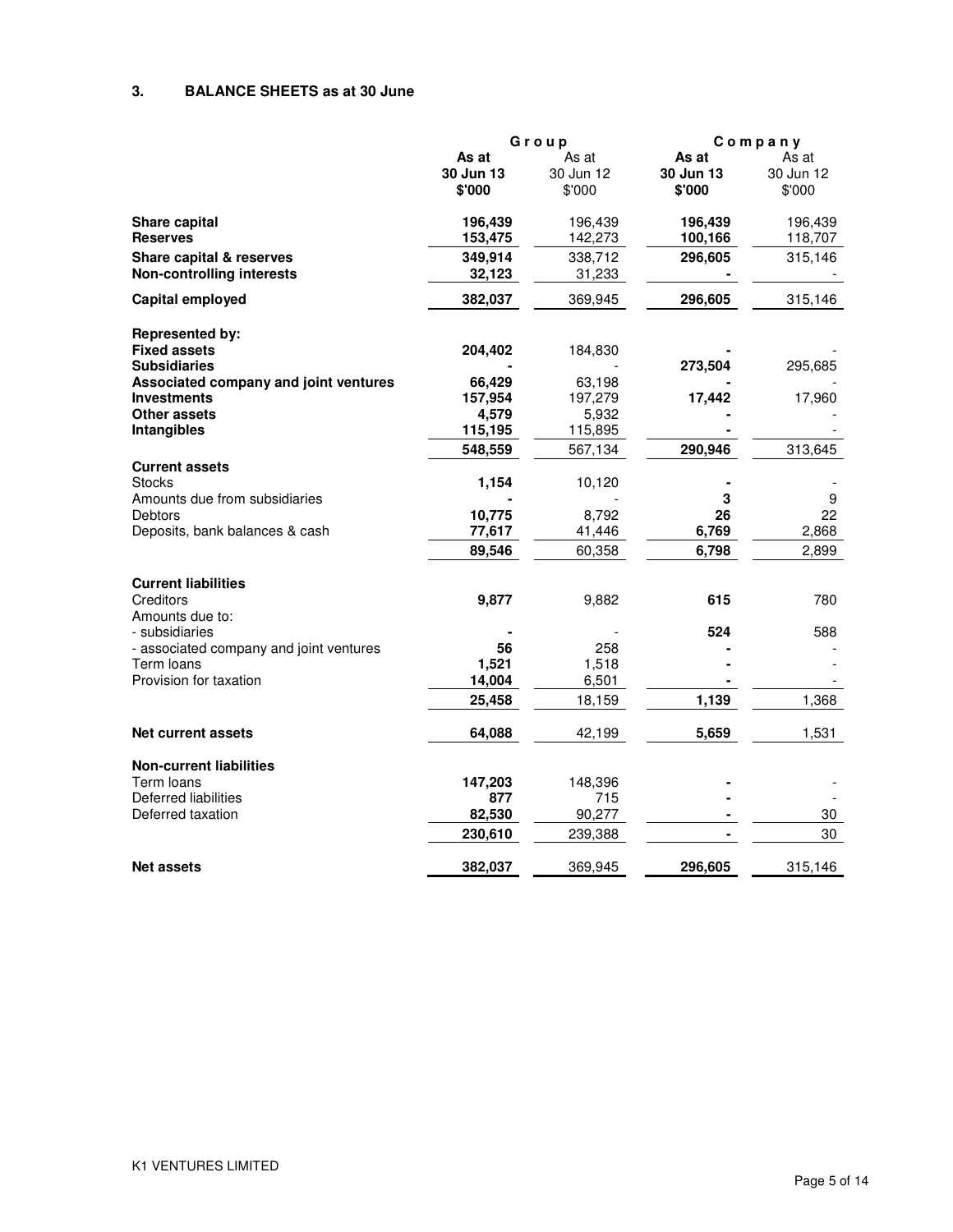#### **NOTES TO BALANCE SHEETS**

#### 3a. Group's borrowings and debt securities

(i) Amount repayable in one year or less, or on demand

| As at 30 Jun 13 |                  | As at 30 Jun 12      |        |  |
|-----------------|------------------|----------------------|--------|--|
| <b>Secured</b>  | <b>Unsecured</b> | Secured<br>Unsecured |        |  |
| \$'000          | \$'000           | \$'000               | \$'000 |  |
| 1.521           |                  | ∣.518                | -      |  |

#### (ii) Amount repayable after one year

| As at 30 Jun 13 |                  | As at 30 Jun 12      |        |  |
|-----------------|------------------|----------------------|--------|--|
| <b>Secured</b>  | <b>Unsecured</b> | Secured<br>Unsecured |        |  |
| \$'000          | \$'000           | \$'000               | \$'000 |  |
| 147,203         |                  | 148,396              | -      |  |

#### (iii) Details of any collateral

The term loans pertain to debt financing taken up by Helm and are pledged against the assets of Helm. The net book value of the fixed assets and other assets pledged to financial institutions amounted to \$294 million (June 2012: \$291 million).

#### 3b. Net asset value

|                                                  | <b>GROUP</b> |                   |           | <b>COMPANY</b> |           |           |  |
|--------------------------------------------------|--------------|-------------------|-----------|----------------|-----------|-----------|--|
|                                                  | As at        | As at             |           | As at          | As at     |           |  |
|                                                  | 30 Jun 13    | 30 Jun 12         | $+$ /(-)% | 30 Jun 13      | 30 Jun 12 | $+/(-)$ % |  |
| Net asset value                                  |              |                   |           |                |           |           |  |
| per ordinary share #<br>Net tangible asset value | \$0.16       | \$0.16<br>$\cdot$ |           | \$0.14         | \$0.15    | (6.7)     |  |
| per ordinary share #                             | \$0.12       | \$0.11            | 9.1       | \$0.14         | \$0.15    | (6.7)     |  |

# Based on issued share capital of 2,165,618,003 ordinary shares as at the end of the financial year (30 June 2012: 2,165,618,003).

#### 3c. Balance sheet review

Group shareholders' funds increased from \$338.7 million at 30 June 2012 to \$349.9 million at 30 June 2013. The increase was attributable to profit for the year of \$54.6 million offset in part by dividends paid to shareholders of \$32.5 million and other comprehensive expense of \$10.9 million. The profit for the year ended 30 June 2013 was primarily attributable to a net profit of \$19.3 million from the sale of the Group's investment in McMoRan Exploration Co. ("MMR") and \$27.7 million of investment income from Knowledge Universe Holdings LLC ("KUH"). The other comprehensive expense for current year was mainly attributable to the sale of MMR as the value was realized and transferred to profit & loss.

Group total assets of \$638.1 million at 30 June 2013 increased by \$10.6 million compared to the previous year end driven by cash distributions received from investments including the sale of MMR, partially offset by dividends paid to shareholders. The increase in fixed assets resulted from the purchase of rail equipment and locomotive upgrades at Helm. The decrease in investments mainly arose from the sale of MMR. The decrease in stocks was mainly due to the disposal of held for sale six-axle locomotives.

Group total liabilities of \$256.1 million at 30 June 2013 were \$1.5 million lower than the previous year end. The increase in provision for taxation includes \$10.4 million attributable to the sale of MMR during the current year. This includes a reversal of \$6.2 million deferred tax liability recorded at the prior year end.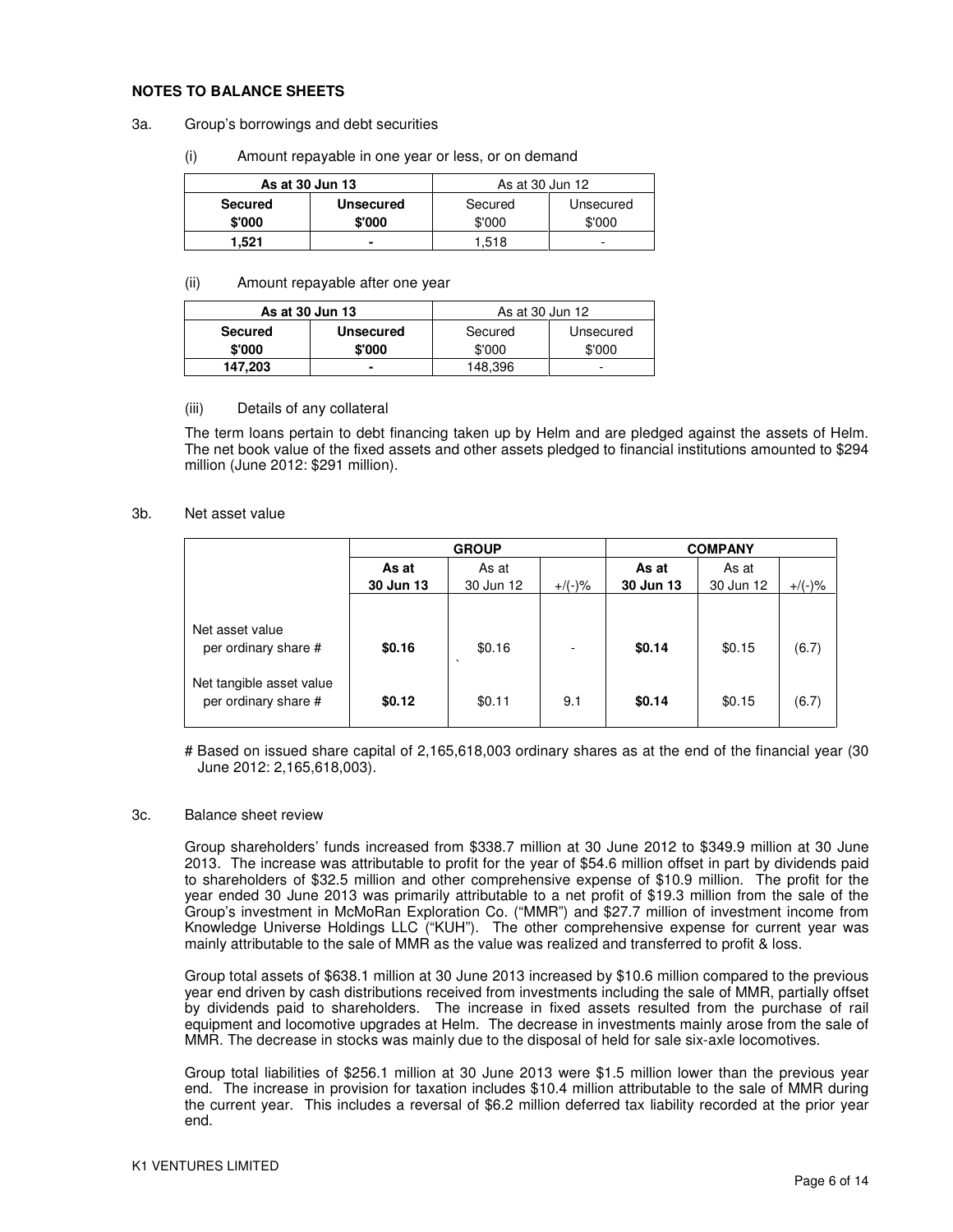# **4. STATEMENTS OF CHANGES IN EQUITY for the year ended 30 June 2013**

## 4a. Statement of Changes in Equity of the Group

|                                                                  |                          |                 | Attributable to equity holders of the Company |                 |                 |                  |           |
|------------------------------------------------------------------|--------------------------|-----------------|-----------------------------------------------|-----------------|-----------------|------------------|-----------|
|                                                                  |                          |                 | Foreign                                       |                 |                 |                  |           |
|                                                                  |                          |                 | <b>Exchange</b>                               |                 | Share           | Non-             |           |
|                                                                  | <b>Share</b>             | Capital         | <b>Translation</b>                            | Revenue         | Capital &       | controlling      | Capital   |
|                                                                  | Capital                  | <b>Reserves</b> | Account                                       | <b>Reserves</b> | <b>Reserves</b> | <b>Interests</b> | Employed  |
|                                                                  | \$'000                   | \$'000          | \$'000                                        | \$'000          | \$'000          | \$'000           | \$'000    |
| 2013                                                             |                          |                 |                                               |                 |                 |                  |           |
| As at 1 July 2012                                                | 196,439                  | 8,873           | (72, 450)                                     | 205,850         | 338,712         | 31,233           | 369,945   |
| Total comprehensive (expense)/                                   |                          |                 |                                               |                 |                 |                  |           |
| income for the year                                              |                          |                 |                                               |                 |                 |                  |           |
| Profit for the year                                              |                          |                 |                                               | 54,570          | 54,570          | 742              | 55,312    |
| Other comprehensive (expense)/income*                            |                          | (11, 286)       | 402                                           |                 | (10, 884)       | 148              | (10, 736) |
| Total comprehensive (expense)/                                   |                          |                 |                                               |                 |                 |                  |           |
| income for the year                                              | $\blacksquare$           | (11, 286)       | 402                                           | 54,570          | 43,686          | 890              | 44,576    |
| Transactions with equity holders,<br>recorded directly in equity |                          |                 |                                               |                 |                 |                  |           |
| Dividend paid                                                    |                          |                 | $\blacksquare$                                | (32, 484)       | (32, 484)       |                  | (32, 484) |
|                                                                  |                          |                 |                                               |                 |                 |                  |           |
| As at 30 June 2013                                               | 196,439                  | (2, 413)        | (72, 048)                                     | 227,936         | 349,914         | 32,123           | 382,037   |
| 2012                                                             |                          |                 |                                               |                 |                 |                  |           |
| As at 1 July 2011                                                | 196,439                  | 19,421          | (81, 726)                                     | 204,827         | 338,961         | 41,323           | 380,284   |
| Total comprehensive (expense)/<br>income for the year            |                          |                 |                                               |                 |                 |                  |           |
| Profit/(loss) for the year                                       |                          |                 | ÷,                                            | 11,851          | 11,851          | (11, 229)        | 622       |
| Other comprehensive (expense)/income*                            | $\sim$                   | (10,548)        | 9,276                                         | $\blacksquare$  | (1, 272)        | 1,139            | (133)     |
| Total comprehensive (expense)/                                   |                          |                 |                                               |                 |                 |                  |           |
| income for the year                                              | $\overline{\phantom{a}}$ | (10, 548)       | 9,276                                         | 11,851          | 10,579          | (10,090)         | 489       |
| Transactions with equity holders,<br>recorded directly in equity |                          |                 |                                               |                 |                 |                  |           |
| Dividend paid                                                    |                          |                 |                                               | (10, 828)       | (10, 828)       |                  | (10, 828) |
|                                                                  |                          |                 |                                               |                 |                 |                  |           |
| As at 30 June 2012                                               | 196,439                  | 8,873           | (72, 450)                                     | 205,850         | 338,712         | 31,233           | 369,945   |

∗ Details of other comprehensive income / (expense) have been included in the consolidated statement of comprehensive income.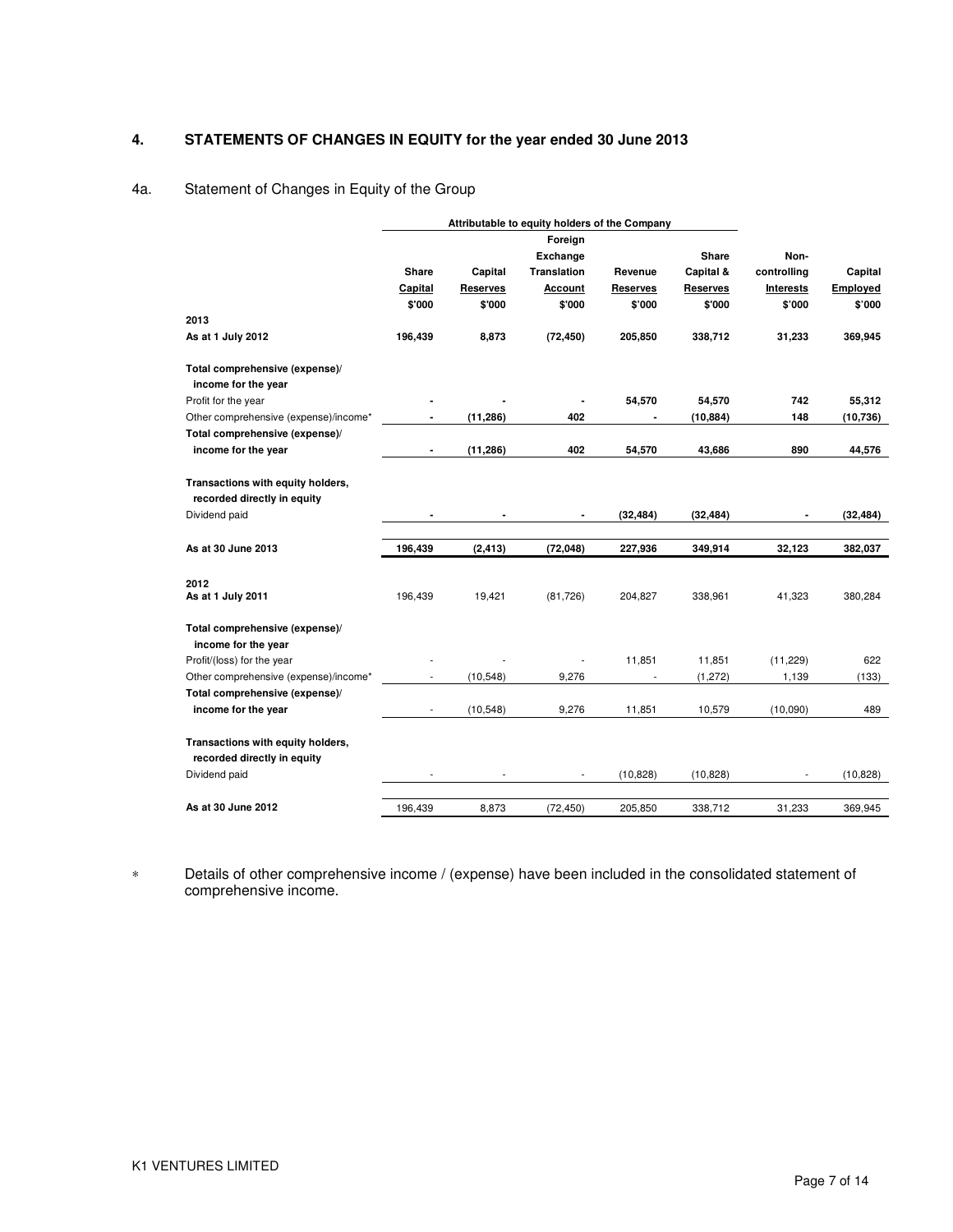### 4b. Statement of Changes in Equity of the Company

|                                                   | Share                    | Capital         | Revenue         |           |
|---------------------------------------------------|--------------------------|-----------------|-----------------|-----------|
|                                                   | Capital                  | <b>Reserves</b> | <b>Reserves</b> | Total     |
|                                                   | \$'000                   | \$'000          | \$'000          | \$'000    |
| 2013                                              |                          |                 |                 |           |
| As at 1 July 2012                                 | 196,439                  | (295)           | 119,002         | 315,146   |
| Total comprehensive income/(expense) for the year |                          |                 |                 |           |
| Profit for the year                               |                          |                 | 14,461          | 14,461    |
| Other comprehensive expense                       |                          | (518)           |                 | (518)     |
| Total comprehensive income/(expense) for the year | $\blacksquare$           | (518)           | 14,461          | 13,943    |
| Transactions with equity holders,                 |                          |                 |                 |           |
| recorded directly in equity                       |                          |                 |                 |           |
| Dividend paid                                     |                          |                 | (32, 484)       | (32, 484) |
|                                                   |                          |                 |                 |           |
| As at 30 June 2013                                | 196,439                  | (813)           | 100,979         | 296,605   |
|                                                   |                          |                 |                 |           |
| 2012                                              |                          |                 |                 |           |
| As at 1 July 2011                                 | 196,439                  | (1,590)         | 89,357          | 284,206   |
| Total comprehensive income for the year           |                          |                 |                 |           |
| Profit for the year                               |                          |                 | 40,473          | 40,473    |
| Other comprehensive income                        |                          | 1,295           |                 | 1,295     |
| Total comprehensive income for the year           | $\overline{\phantom{a}}$ | 1,295           | 40,473          | 41,768    |
| Transactions with equity holders,                 |                          |                 |                 |           |
| recorded directly in equity                       |                          |                 |                 |           |
| Dividend paid                                     |                          |                 | (10, 828)       | (10, 828) |
| As at 30 June 2012                                | 196,439                  | (295)           | 119,002         | 315,146   |
|                                                   |                          |                 |                 |           |

#### 4c. Share capital

Since 31 March 2013, there was no issue of ordinary shares by the Company. As at 30 June 2013, there were no unexercised options for unissued ordinary shares (30 June 2012: nil) under the k1 Ventures Share Option Scheme 2000.

The issued share capital of the Company as at 30 June 2013 was 2,165,618,003 ordinary shares (30 June 2012: 2,165,618,003 ordinary shares).

As at 30 June 2013, the Company was not holding any treasury shares (30 June 2012: nil).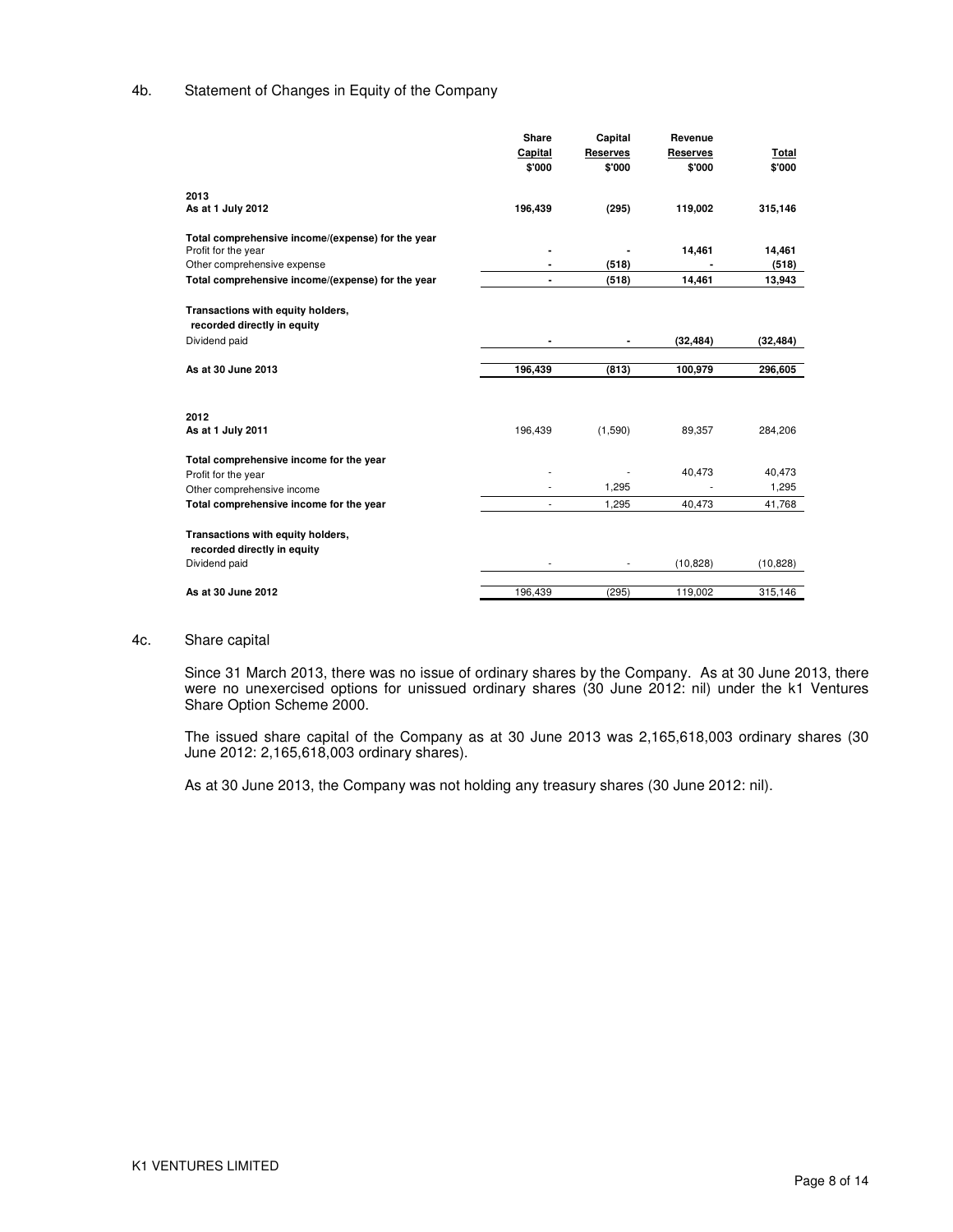# **5. CONSOLIDATED STATEMENT OF CASH FLOWS for the year ended 30 June**

|                                                                    |      | 1 Jul 12  | 1 Jul 11  |
|--------------------------------------------------------------------|------|-----------|-----------|
|                                                                    | Note | to        | to        |
|                                                                    |      | 30 Jun 13 | 30 Jun 12 |
|                                                                    |      | \$'000    | \$'000    |
| <b>CASH FLOWS FROM OPERATING ACTIVITIES</b>                        |      |           |           |
| Operating profit/(loss)                                            |      | 71,180    | (58,690)  |
|                                                                    |      |           |           |
| Adjustments:                                                       |      |           |           |
| Depreciation and amortisation                                      |      | 26,617    | 29,970    |
| Fixed assets impairment loss                                       |      |           | 18,274    |
| Goodwill impairment loss                                           |      |           | 43,477    |
| Other intangibles impairment loss                                  |      |           | 11,948    |
| Accretion of interest income on held to maturity financial assets  |      | (1,896)   | (1,773)   |
| Profit on disposal of fixed assets                                 |      | (3, 416)  | (5,237)   |
| (Profit)/loss on sale of investments                               |      | (29, 759) | 159       |
| Cash flow from operations before changes in working capital        |      | 62,726    | 38,128    |
| Working capital changes:                                           |      |           |           |
| <b>Stocks</b>                                                      |      | 14,986    | 1,651     |
| Debtors                                                            |      | (1, 299)  | 1,184     |
| Creditors                                                          |      | (93)      | 4,048     |
| Translation of foreign subsidiaries and others                     |      | 882       | 670       |
|                                                                    |      | 77,202    | 45,681    |
| Interest paid                                                      |      | (9,829)   | (9,884)   |
| Income taxes paid                                                  |      | (8,808)   | (6, 170)  |
| Net cash from operating activities                                 |      | 58,565    | 29,627    |
|                                                                    |      |           |           |
| CASH FLOWS FROM INVESTING ACTIVITIES                               |      |           |           |
| Purchase of fixed assets                                           |      | (58, 946) | (39, 453) |
| Proceeds from disposal of fixed assets                             |      | 10,734    | 23,398    |
| Proceeds from distributions from associated                        |      |           |           |
| company and joint venture                                          |      | 5,430     |           |
| Net proceeds from disposal and capital distribution of investments |      | 53.624    | 247       |
| Purchase of investment                                             |      |           | (219)     |
| Net cash from/(used in) investing activities                       |      | 10,842    | (16,027)  |
|                                                                    |      |           |           |
| <b>CASH FLOWS FROM FINANCING ACTIVITIES</b>                        |      |           |           |
| Repayment of term loans                                            |      | (1,487)   | (1,538)   |
| Dividend paid to shareholders of the Company                       |      | (32, 484) | (10,828)  |
| Net cash used in financing activities                              |      | (33, 971) | (12, 366) |
| Net increase in cash and cash equivalents                          |      | 35,436    | 1,234     |
| Cash and cash equivalents as at beginning of year                  |      | 41,446    | 40,093    |
| Effects of exchange rate changes on cash and cash equivalents      |      | 735       | 119       |
| Cash and cash equivalents at end of year                           | 5a   | 77.617    | 41.446    |
|                                                                    |      |           |           |

## **NOTE TO CONSOLIDATED STATEMENT OF CASH FLOWS**

5a. Deposits, bank balances and cash

|                                  | As at               | As at               |
|----------------------------------|---------------------|---------------------|
|                                  | 30 Jun 13<br>\$'000 | 30 Jun 12<br>\$'000 |
| Bank balances, deposits and cash | 71.107              | 39,955              |
| Deposits with related parties    | 6.510               | 1,491               |
| Cash and cash equivalents        | 77,617              | 41,446              |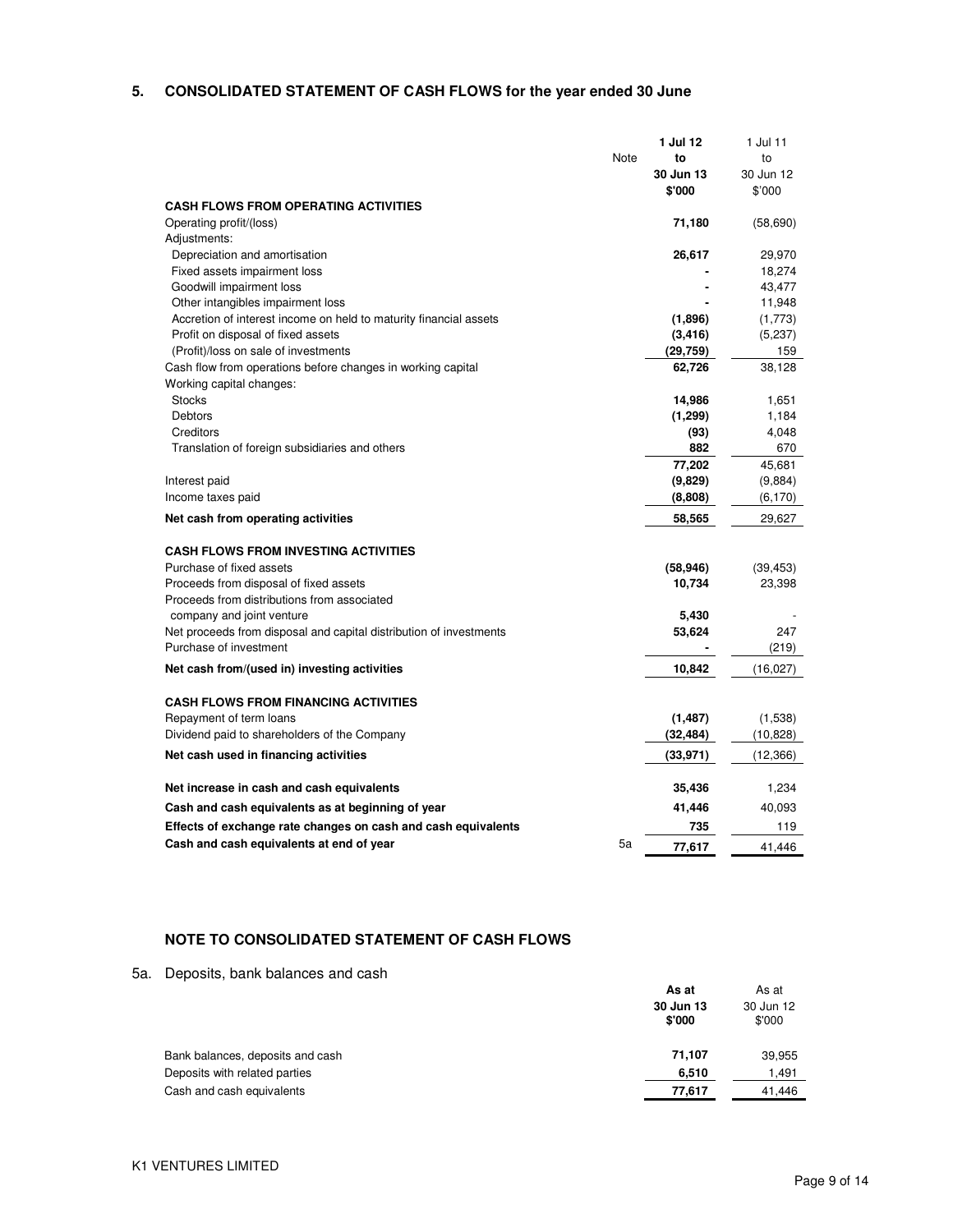#### **6. AUDIT**

The financial statements have not been audited nor reviewed by the Company's auditors.

#### **7. AUDITORS' REPORT**

Not applicable

### **8. ACCOUNTING POLICIES**

Except as disclosed in paragraph 9 below, the Group has applied the same accounting policies and methods of computation in the financial statements for the current financial year compared with those of the audited financial statements as at 30 June 2012.

#### **9. CHANGES IN THE ACCOUNTING POLICIES**

The Group adopted the new/revised FRS and Interpretations of FRS ("INT FRS") that are effective for annual periods beginning on or after 1 July 2012. Changes to the Group's accounting policies have been made as required, in accordance with the transitional provisions in the respective FRS and INT FRS.

The following is the new or amended FRS that is relevant to the Group:

| Amendments to FRS 1  | Presentation of Items of Other Comprehensive Income |
|----------------------|-----------------------------------------------------|
| Amendments to FRS 12 | Deferred Taxes: Recovery of Underlying Assets       |

The adoption of the above FRS did not result in any substantial change to the Group's accounting policies nor any significant impact on the financial statements.

### **10. REVIEW OF GROUP PERFORMANCE**

Group revenue of \$168.0 million for the year ended 30 June 2013 was \$89.3 million above the prior year driven by \$55.6 million from the sale of the Group's investment in MMR and an increase in investment income of \$18.9 million which was primarily attributable to a distribution received from KUH of \$27.7 million. Revenue from transportation leasing and related activities of \$72.1 million was \$15.0 million above the prior year due to the sale of inventory and held for sale locomotives as well as higher railcar leasing revenue partially offset by a decline in locomotive leasing revenue. Revenue related to the sale of inventory and locomotive parts increased by \$17.5 million over the prior year.

Group operating profit was \$71.2 million for the year ended 30 June 2013 compared to a loss of \$58.7 million in the prior year, and Group profit before tax was \$69.1 million compared to loss of \$60.6 million in the prior year. The improvement in Group profit before tax was driven by \$29.8 million from the sale of MMR, higher investment income and the absence of impairment losses at Helm which was present in the prior year. The increase in raw materials and consumables are costs associated with the increase in revenue from the sale of inventory and locomotive parts at Helm. Group EBITDA of \$106.7 million was \$52.4 million above the prior year.

Group taxation was \$13.8 million compared to a taxation credit of \$61.2 million in the prior year. Included in previous year's tax credit was a write-back of the Group tax provision of \$44.3 million and a tax benefit of \$11.4 million related to the fixed assets and other intangibles impairment losses at Helm.

After taking into account income tax and non-controlling interests, net profit attributable to shareholders was \$54.6 million for the year ended 30 June 2013 compared to \$11.9 million in the previous year.

In the opinion of the Directors, no factor has arisen between 30 June 2013 and the date of this report which would materially affect the results of the Group and the Company for the year just ended.

#### **11. VARIANCE FROM FORECAST STATEMENT**

No forecast for the full year ended 30 June 2013 was previously provided.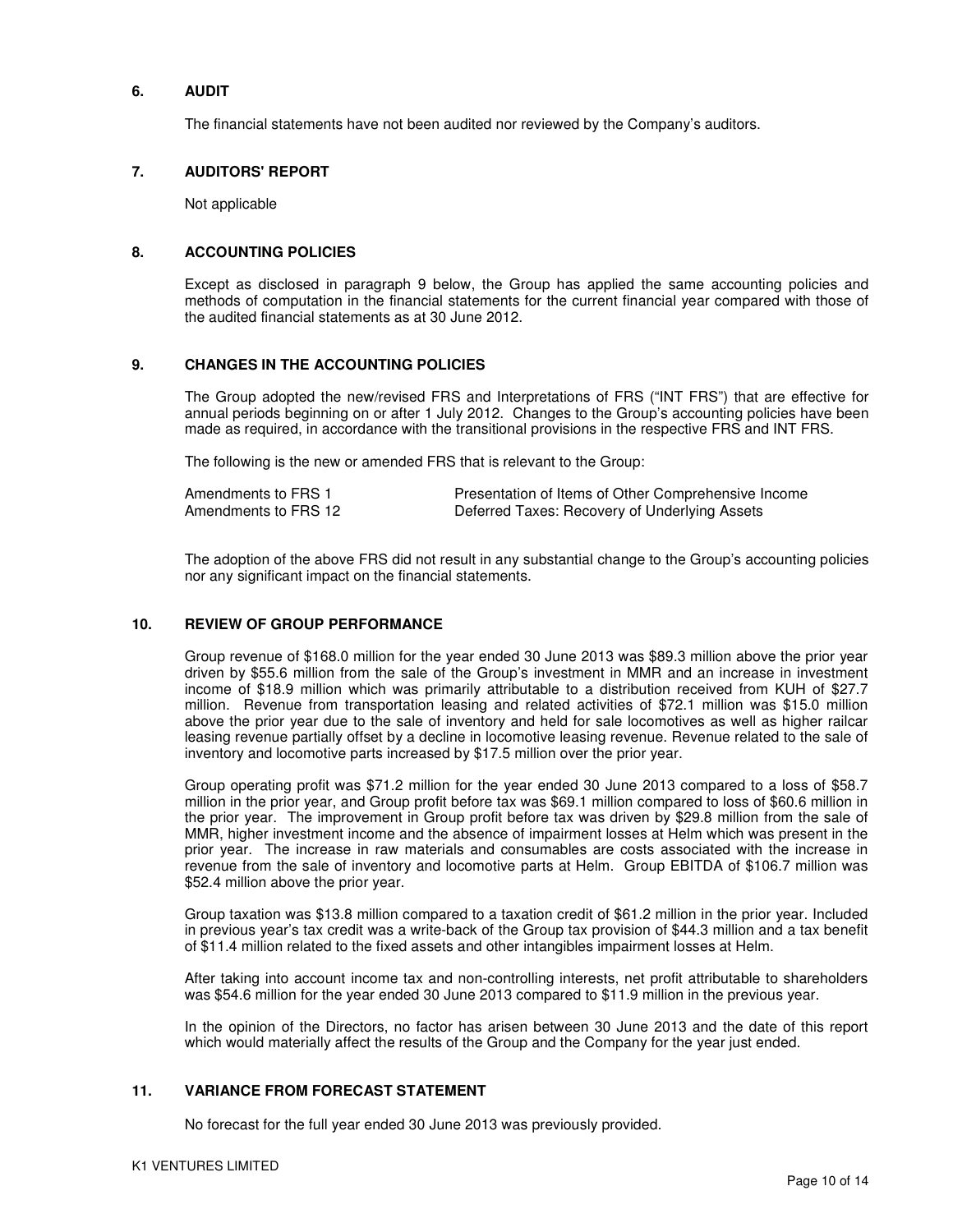#### **12. PROSPECTS**

As a result of continued weakness in the six-axle locomotive leasing market, the Group's operating subsidiary, Helm Corporation, is evaluating its entire fleet of six-axle locomotives. Helm remains focused on overall fleet management and continues to be focused on opportunities for rail equipment acquisitions primarily in the railcar sector.

The Board has determined that the Company will not be making any new investments, but will focus its efforts on managing the current portfolio of assets and, at the appropriate time, realizing such assets. The Board believes that this is the best course of action in the current circumstances, and will enable the Company to maximize value from the proceeds from any realization of assets and to return the same to shareholders as appropriate.

#### **13. DIVIDEND**

#### 13a. Current Financial Period Reported On

Any dividend recommended for the current financial period reported on? Yes

The Board of Directors is pleased to recommend a tax exempt one-tier final dividend of 2.0 cents per share, in respect of the financial year ended 30 June 2013 for approval by shareholders at the next Annual General Meeting to be convened.

13b. Corresponding Period of the Immediately Preceding Financial Year

For the preceding financial year, a tax exempt one-tier final dividend of 0.5 cents per share in respect of the financial year ended 30 June 2012 was paid on 14 November 2012.

#### 13c. Date Payable

The proposed final dividend, if approved at the Annual General Meeting to be held on 24 October 2013, will be paid on 13 November 2013.

#### 13d. Books Closure Date

Notice is hereby given that, the Share Transfer Books and Register of Members of the Company will be closed on 1 November 2013 at 5.00 p.m. for the preparation of dividend warrants. Duly completed transfers in respect of ordinary shares in the capital of the Company ("Shares") received by the Company's Registrar, B.A.C.S. Private Limited, at 63 Cantonment Road, Singapore 089758 up to 5.00 p.m. on 1 November 2013 will be registered to determine shareholders' entitlement to the proposed final dividend. Members whose Securities Accounts with The Central Depository (Pte) Limited are credited with Shares at 5.00 p.m. on 1 November 2013 will be entitled to the proposed final dividend.

#### 13e. Total Annual Dividend

|                       | 1 Jul 12<br>to<br>30 Jun 13<br>\$'000 | 1 Jul 11<br>to<br>30 Jun 12<br>\$7000 |
|-----------------------|---------------------------------------|---------------------------------------|
| Interim dividend      | 21,656                                |                                       |
| Final dividend *      | 43.312                                | 10,828                                |
| Total annual dividend | 64,968                                | 10,828                                |

\* 2013 final dividend is estimated based on share capital of 2,165,618,003 ordinary shares at the end of the financial year.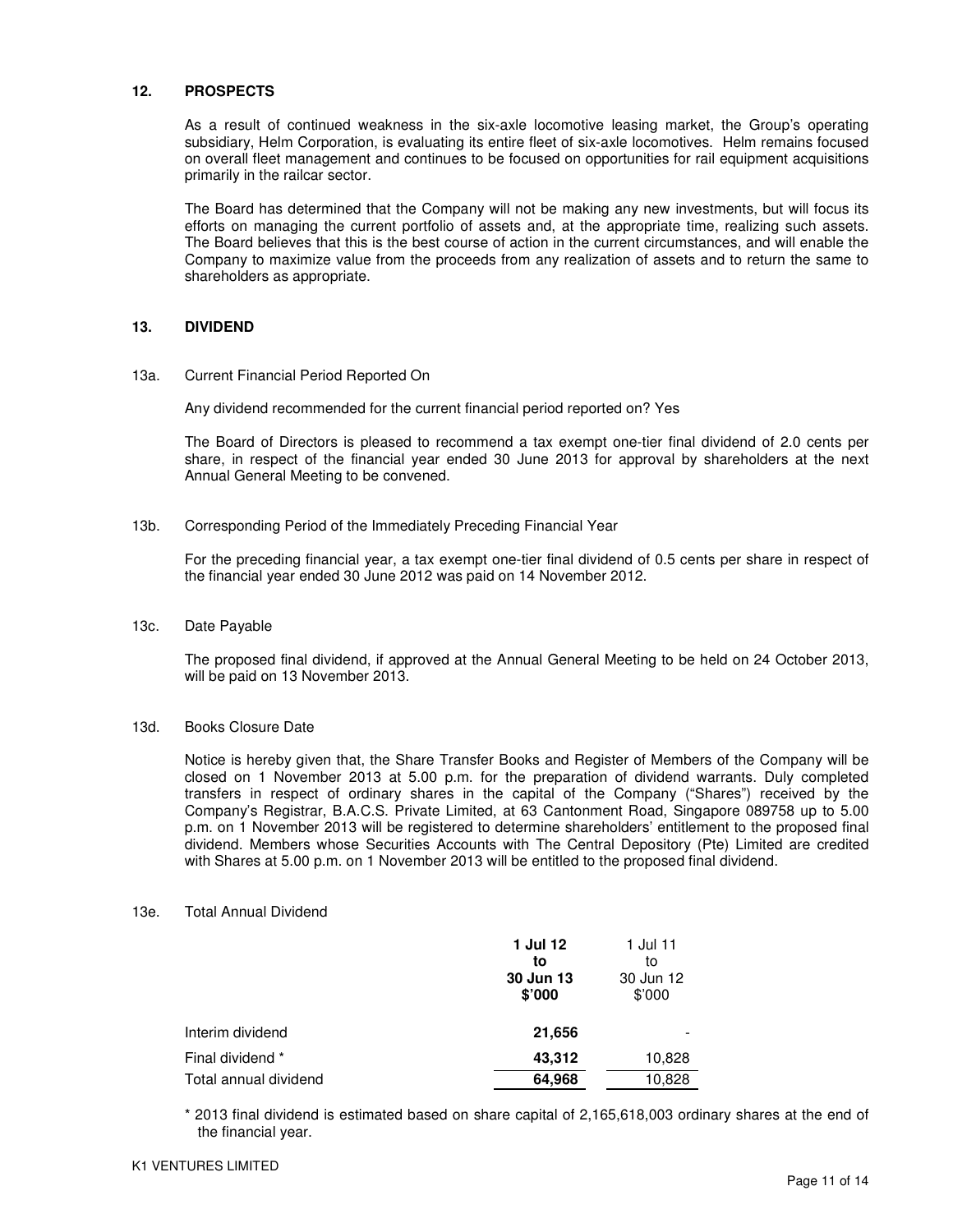## **14. SEGMENT ANALYSIS**

## **Financial year ended 30 June 2013**

|                                                    | Transportation<br>Leasing<br>\$'000 | <b>Investments</b><br>\$'000 | <u>Total</u><br>\$'000 |
|----------------------------------------------------|-------------------------------------|------------------------------|------------------------|
| Revenue                                            | 72,051                              | 95,938                       | 167,989                |
| <b>Segment Results</b>                             |                                     |                              |                        |
| Operating profit                                   | 6,268                               | 64,912                       | 71,180                 |
| Finance expenses                                   | (10, 938)                           |                              | (10, 938)              |
| Foreign exchange gain                              |                                     | 735                          | 735                    |
| Share of results of associated                     |                                     |                              |                        |
| company and joint ventures                         | 8,158                               |                              | 8,158                  |
| Profit before tax                                  | 3,488                               | 65,647                       | 69,135                 |
| Taxation                                           | 243                                 | (14,066)                     | (13,823)               |
| Profit for the year                                | 3,731                               | 51,581                       | 55,312                 |
| Attributable to:                                   |                                     |                              |                        |
| Shareholders of the Company                        | 2,989                               | 51,581                       | 54,570                 |
| Non-controlling interests                          | 742                                 |                              | 742                    |
|                                                    | 3,731                               | 51,581                       | 55,312                 |
| <b>Other information</b>                           |                                     |                              |                        |
| Segment assets                                     | 404,802                             | 233,303                      | 638,105                |
| Segment liabilities                                | 243,385                             | 12,683                       | 256,068                |
| Net assets                                         | 161,417                             | 220,620                      | 382,037                |
| Investment in associated                           |                                     |                              |                        |
| company and joint ventures                         | 66,429                              |                              | 66,429                 |
| Additions to non-current assets<br>Interest income | 58,946                              | 50                           | 58,946                 |
| Depreciation and amortisation                      | 26,617                              |                              | 51<br>26,617           |

# **Geographical Information**

|                    | <b>Singapore</b> | USA     | Others | Total   |
|--------------------|------------------|---------|--------|---------|
|                    | \$'000           | \$'000  | \$'000 | \$'000  |
| External sales     | ٠                | 167.225 | 757    | 167.989 |
| Non-current assets |                  | 531.117 | 17.442 | 548.559 |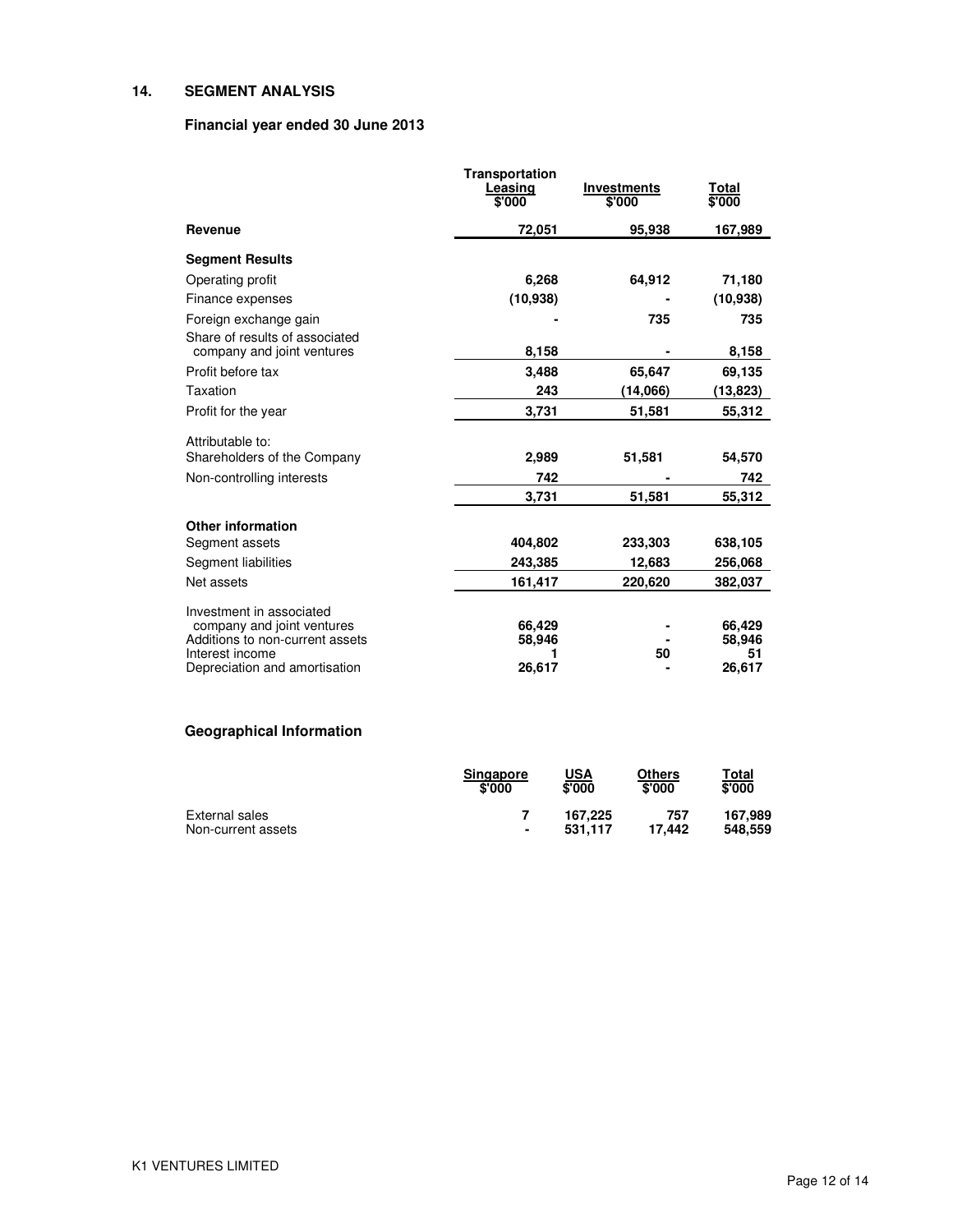#### **Financial year ended 30 June 2012**

|                                                                                                                                                                                                                                                | Transportation<br>Leasing<br>\$'000                                | Investments<br>\$'000                       | Total<br>$\sqrt{$000}$                                               |
|------------------------------------------------------------------------------------------------------------------------------------------------------------------------------------------------------------------------------------------------|--------------------------------------------------------------------|---------------------------------------------|----------------------------------------------------------------------|
| Revenue                                                                                                                                                                                                                                        | 57,079                                                             | 21,594                                      | 78,673                                                               |
| <b>Segment Results</b><br>Operating (loss)/profit<br>Finance expenses<br>Foreign exchange gain<br>Share of results of associated<br>company and joint ventures<br>(Loss)/profit before tax<br>Taxation<br>(Loss)/profit for the year           | (74,932)<br>(11, 201)<br>9.157<br>(76, 976)<br>20.546<br>(56, 430) | 16,242<br>119<br>16,361<br>40,691<br>57.052 | (58, 690)<br>(11, 201)<br>119<br>9,157<br>(60, 615)<br>61,237<br>622 |
| Attributable to:<br>Shareholders of the Company<br>Non-controlling interests                                                                                                                                                                   | (45,201)<br>(11,229)<br>(56,430)                                   | 57,052<br>57,052                            | 11,851<br>(11,229)<br>622                                            |
| <b>Other information</b><br>Segment assets<br>Segment liabilities<br>Net assets                                                                                                                                                                | 402,724<br>245,775<br>156,949                                      | 221,950<br>8,954<br>212,996                 | 624,674<br>254,729<br>369,945                                        |
| Investment in associated<br>company and joint ventures<br>Additions to non-current assets<br>Interest income<br>Depreciation and amortisation<br>Fixed assets impairment loss<br>Goodwill impairment loss<br>Other intangibles impairment loss | 63.198<br>39.452<br>4<br>29.970<br>18,274<br>43,477<br>11,948      | 1<br>46                                     | 63.198<br>39,453<br>50<br>29.970<br>18,274<br>43,477<br>11,948       |

#### **Geographical Information**

|                    | Singapore                | <u>USA</u> | Others                   | T <u>otal</u> |
|--------------------|--------------------------|------------|--------------------------|---------------|
|                    | \$'000                   | \$'000     | \$'000                   | \$'000        |
| External sales     | 42                       | 78.631     | $\overline{\phantom{a}}$ | 78.673        |
| Non-current assets | $\overline{\phantom{a}}$ | 549.152    | 17.982                   | 567.134       |

Notes:

- (a) The Group is organised into business units based on their products and services and has two reportable operating segments: Transportation Leasing and Investments. The Transportation Leasing segment represents Helm's locomotive and railcar leasing business in North America. The Group's Investment activities consist of the Group's investments in quoted and unquoted investments.
- (b) The Group's two operating segments operate in three main geographical areas. The operating activities and investment activities are predominantly in the USA. There are also investment activities in Hong Kong. Singapore is the home country of the Company and its assets are mainly cash and cash equivalents.
- (c) For the year ended 30 June 2013, no single external customer accounted for 10% or more of the Group's revenue. For the year ended 30 June 2012, revenues from one customer attributable to the Transportation Leasing segment amounted to approximately \$7.97 million.